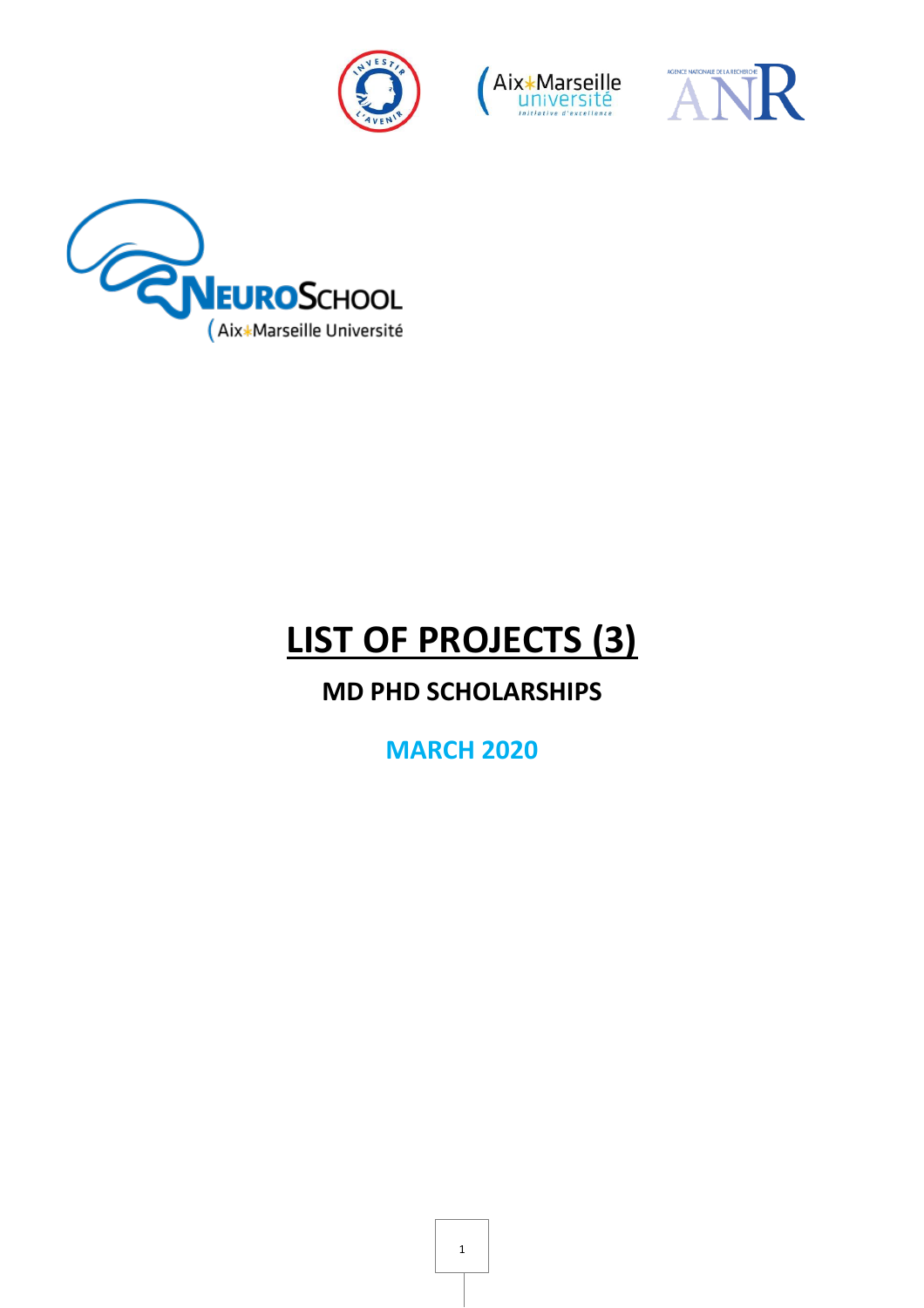



|--|--|

 **Improving postural control by optimizing muscle proprioceptive information**

• **PROJECT M2 – PABAN VERONIQUE (LNSC)**…................................................................ **p.5**

**Understanding brain network disruption in subjective cognitive decline using Electroencephalography** 

• **PROJECT M3 – RIVERA CLAUDIO (INMED)**................................................................... **p.7**

 **Blood-based biomarkers for traumatic brain injury**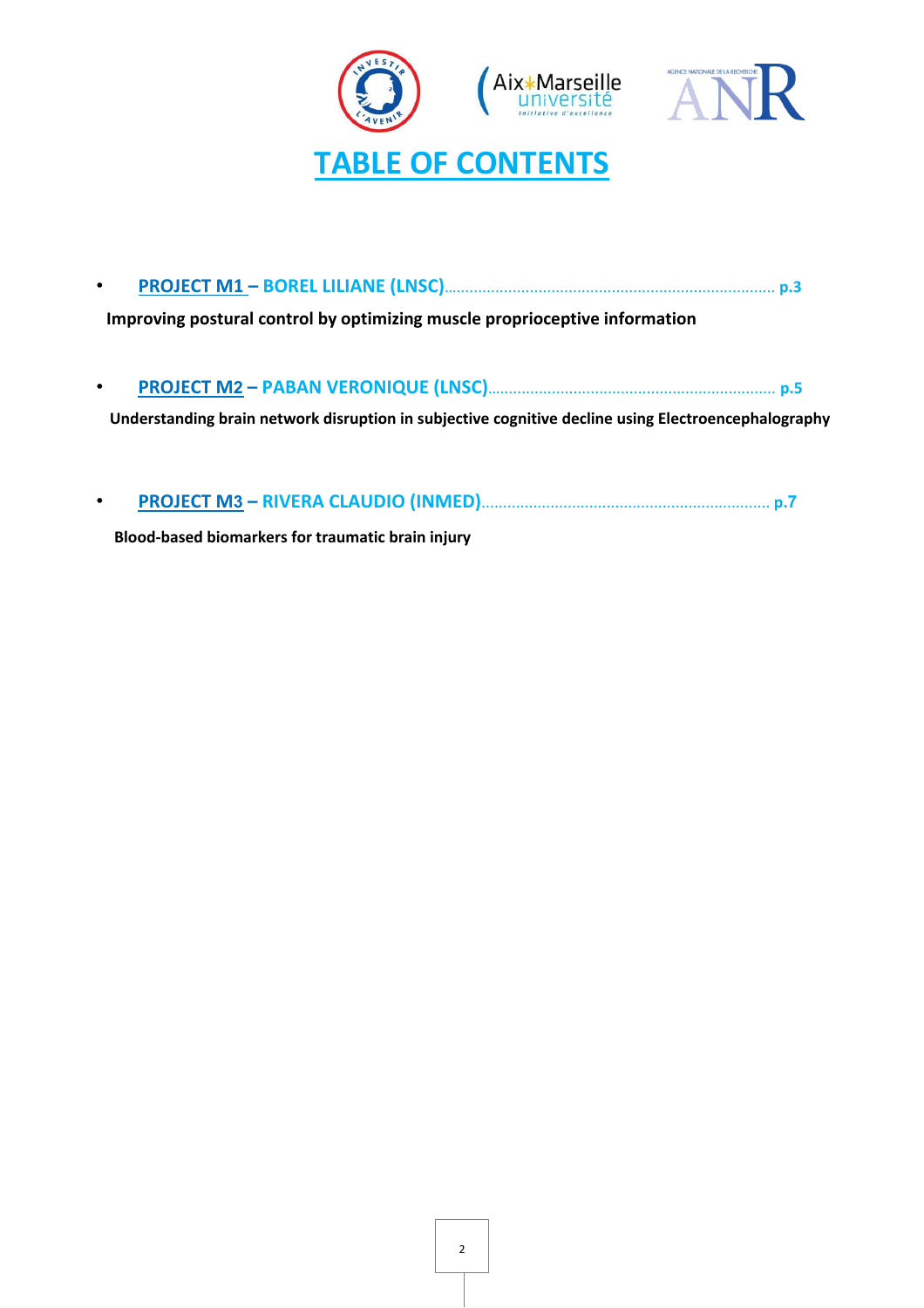





# **PROJECT M1**

**Title** : Improving postural control by optimizing muscle proprioceptive information **Supervisor** : BOREL Liliane (liliane.borel@univ-amu.fr - +33 (0)4 13 55 08 73) **Laboratory** : Sensory and Cognitive Neuroscience Laboratory (LNSC, UMR 7260) https://lnsc.fr/equipe/rehabilitation-sensorielle-et-cognitive

#### **Project**

**STATE OF THE ART** : Unilateral loss of vestibular information originating in the inner ear leads to perceptual (dizziness), oculomotor (nystagmus) and postural (loss of balance) symptoms. Vestibular compensation following this loss is a model of neuronal plasticity mainly based on sensory interactions and substitutions. Surprisingly, different individuals with apparently identical vestibular loss have different recovery processes. Some may recover fully, while others may retain balance difficulties. This phenomenon is of great scientific and clinical importance. What is the reason for this difference? This question is still unresolved. Our hypothesis is based on the idea that the alteration in postural stability is the result of an incorrect weighting of the different sensory information in the compensation process, more specifically related to poor proprioceptive feedback.

**OBJECTIVES** : In order to test this hypothesis, we propose a study whose aim is to test the effect of optimizing muscle proprioceptive information on postural control.

**METHODS** : Two methods will be used. The first is based on the application of mechanical noise to the tendons of the ankle muscles. In healthy subjects, we have shown that this type of stimulation leads to an improvement in postural control (Borel and Ribot-Ciscar, 2016). The second method consists of exercises to focus attention on illusory movements of the foot. Indeed, when the subject pays attention to the movements imposed on the ankle joint, this leads to sensitisation of the neuromuscular spindles (Ribot-Ciscar et al. 2009). The tests will be performed in patients with unilateral vestibular loss and in control subjects with no sensory impairment.

**EXPECTED RESULTS** : The expected results are an improvement in postural balance by increasing the weight of muscular proprioceptive information in balance, particularly in visually dependent patients who probably make little use of proprioceptive sensitivity. These results could be at the origin of a new rehabilitation method, appropriate not only after vestibular damage but also in all pathologies where the weighting of sensory information shows a deficit in the use of proprioceptive information.

FEASABILTY : Feasibility is attested by the expertise of the researchers involved in this study: Liliane Borel for vestibular compensation and sensory substitution and Edith Ribot-Ciscar for the proprioceptive modality. The study has begun. Thirty healthy subjects and thirty vestibulo-deficient patients will be included in this research.

**EXPECTED CANDIDATE PROFILE** : French-speaking physician (to interact well with patients). The candidate should have experience in ENT or Neurology.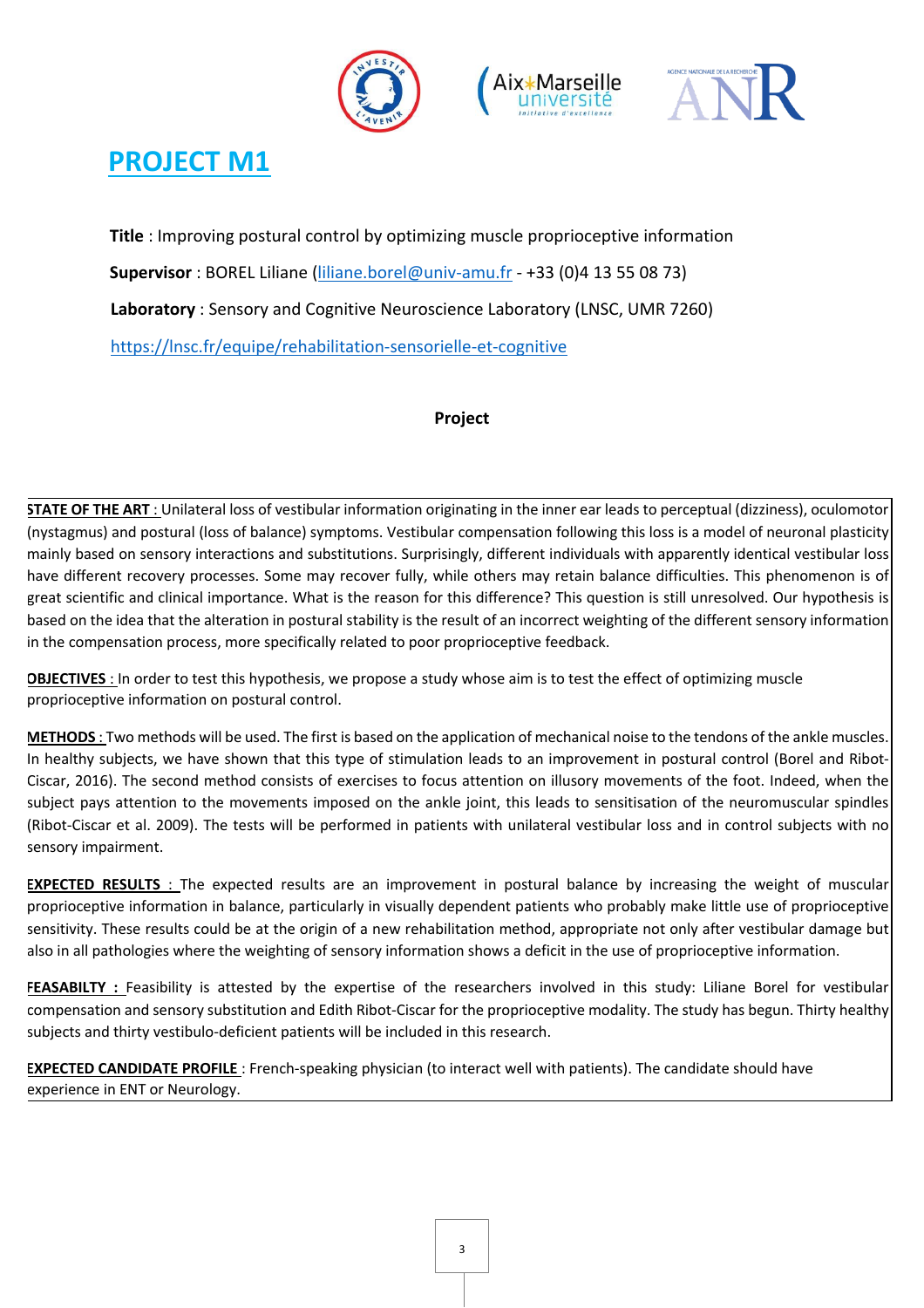





#### **NAMES AND DATES OF THE PREVIOUSLY SUPERVISED PHD STUDENTS :**

- Mathilde Bachelard-Serra. Thèse de Doctorat en Médecine (Aix-Marseille Université). Soutenue le 17 avril 2015
- Thierry Paillard. Thèse de Doctorat de l'Université de Provence. Soutenance le 17 décembre 2010

#### **PUBLICATIONS OF THE PREVIOUSLY SUPERVISED PHD STUDENTS :**

- Saj A, Bachelard-Serra M, Honoré J, Lavieille JP, Borel L. Body representation of vestibular-defective patients before and after unilateral vestibular neurotomy. JAMA otolaryngology. Head and Neck surgery (under preparation)
- Borel L, Bachelard-Serra M, Saj A, Lavieille JP, Honoré J Changes in body spatial representation after unilateral vestibular loss are modulated by the side of the lesion and the post-lesion delay. Cortex (under preparation)
- Paillard T, Chaubet V, Maitre J, Dumitrescu M, Borel L (2010) Disturbance of contralateral unipedal postural control after stimulated and voluntary contractions of the ipsilateral limb. Neurosci Res 68(4): 301-6
- Paillard T, Maitre J, Chaubet V, Borel L (2010) Stimulated and voluntary fatiguing contractions of quadriceps femoris differently disturb postural control. Neurosci Lett. 477(1): 48-51.
- Paillard T, Margnes E, Maitre J, Chaubet V, François Y, Jully JL, Gonzalez G, Borel L (2009) Electrical stimulation superimposed onto voluntary muscular contraction reduces deterioration of both postural control and quadriceps femoris muscle strength. Neuroscience 165 (4): 1471-5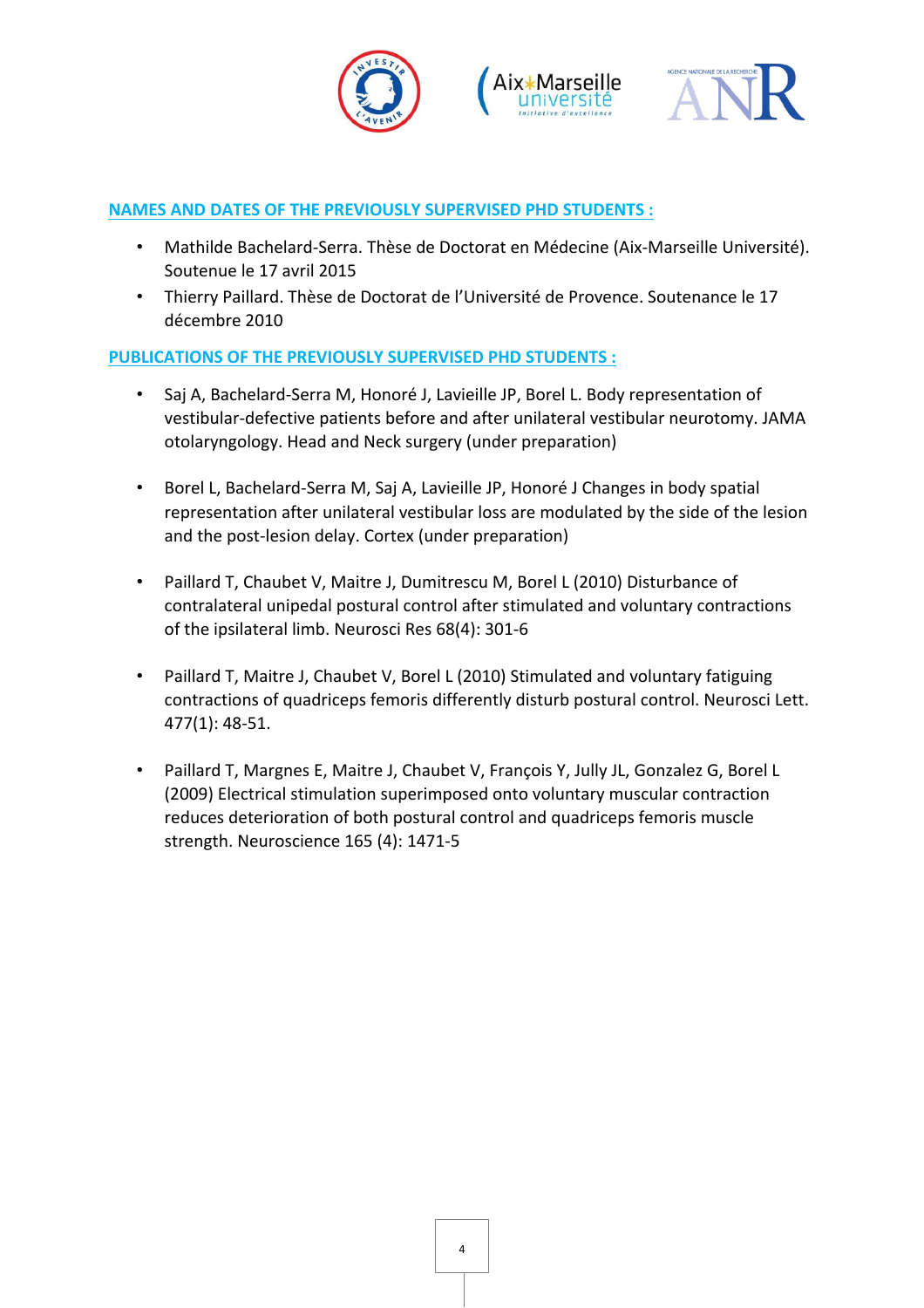





## **PROJECT M2**

**Title** : Understanding brain network disruption in subjective cognitive decline using Electroencephalography

**Supervisor** : PABAN Véronique (veronique.paban@univ-amu.fr) - +33 (0)6 31 78 82 25)

**Laboratory** : Sensory and Cognitive Neuroscience Laboratory (LNSC, UMR 7260)

https://lnsc.fr/

#### **Project**

**STATE OF THE ART :** Older adults with subjective cognitive decline (SCD) are increasingly viewed as being at risk for nonnormative cognitive decline and eventual progression to Alzheimer's disease (AD) dementia. SCD refers to a self-perception of progressive deterioration of cognitive abilities independently of the objective performance on neuropsychological tests. It has been proposed that SCD be considered stage 3 of preclinical AD, which is described as the stage in which the first changes in cognition emerge, before mild cognitive impairment (MCI) can be detected. During AD progression, various

Electroencephalography (EEG) changes have been identified. However, the network alterations at rest (in the absence of any specific stimulus) and during cognitive tasks for the very early stages of AD remain elusive. To tackle this problem, we aim using a very recent method called "EEG source connectivity" to detect alterations in SCD brain networks compared to age-matched healthy subjects. This method conceptually represents a breakthrough in network neuroscience, since high spatiotemporal resolution networks can be directly identified at the level of cortical regions. In this project, we will explore and quantify alterations in dynamic functional connectivity in SCD patients at rest and during tasks. Such analysis is essential to better understand SCD's brain networks and develop rehabilitation therapies based on real-time modulation of brain activity, such as neurofeedback.

**OBJECTIVES** : The specific objectives of the proposed project are i) explore, for the first time, the network disruptions in SCD as compared to healthy subjects at rest and during cognitive tasks; ii) quantify these network disruptions to develop EEG-based neuromarkers of SCD; and iii) enable the development of protocols of rehabilitation by neurofeedback training, guided by the network-based analysis.

**METHODS** : Eighty subjects will be recruited: 40 patients with SCD and 40 age-matched healthy elderly subjects. All participants will be evaluated using a battery of cognitive tasks and questionnaires which will be analyzed using Structural Equation Modeling. Dense-EEG (64 channels) will be recorded under "active" conditions (cognitive tasks) and during resting-state. EEG data will be analyzed using the EEG source connectivity method. The reconstructed functional networks will be characterized and quantified using graph theory-based metrics analysis.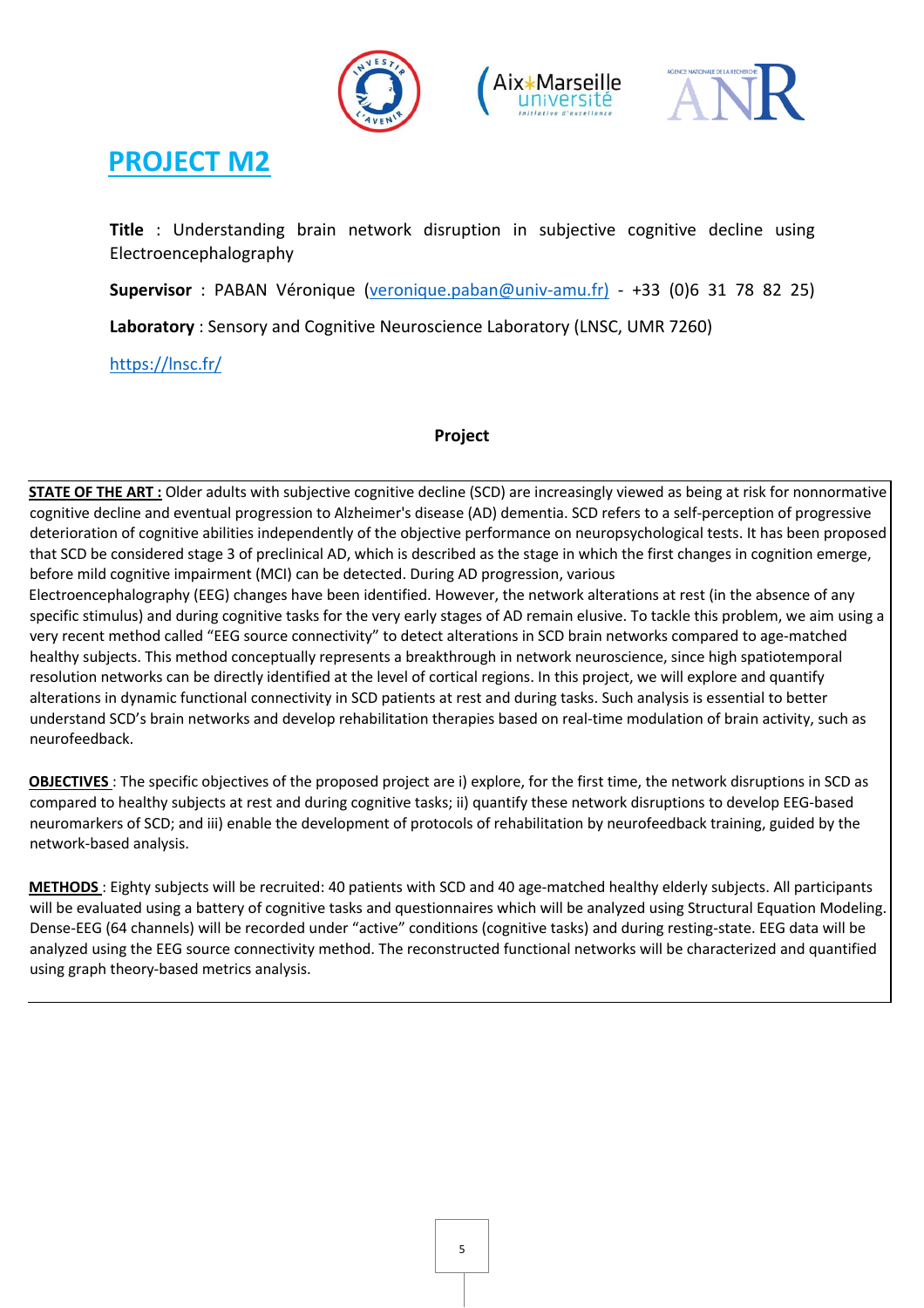





**EXPECTED RESULTS :** Results will contribute to better understand SCD's brain networks. The developed network-based neuromarkers will be derived from EEG recordings performed during protocols that will reduce patients' efforts (resting state), or while activating key target large-scale brain networks (cognitive task). These data are necessary for the development of rehabilitation therapies based on neurofeedback, in which knowledge is required on both the EEG frequency bands to train and the brain regions to target.

**FEASABILITY :** EEG and neurofeedback material are available. Financial support exists for subjects' compensation fees. Our lab has expertise in EEG data analysis and cognitive evaluation.

**EXPECTED CANDIDATE PROFILE :** The candidate will have to take in charge the subjects. Take care of the cognitive testing and ensure EEG and Neurofeedback experiences. Also, the subject will have to be able to speak French.

#### **NAMES AND DATES OF THE PREVIOUSLY SUPERVISED PHD STUDENTS :**

- A. Kabbara (2016-2018)
- N. Sambuchi (2010-2014)
- C. Chambon (2006-2009)

#### **PUBLICATIONS OF THE PREVIOUSLY SUPERVISED PHD STUDENTS :**

- Detecting dynamic changes in modular organization of spontaneous brain activity: A preliminary study. Kabbara A, **Paban V**., Hassan M. IEEE. 2019. In press
- Subjective cognitive impairment and Alzheimer's disease: a two year follow up of 51 subjects during two years. Sambuchi N, Muraccioli I, Alescio-Lautier B, **Paban** V, Sambuc R, Jouve É, Geda YE, Petersen RK, Michel BF. Geriatr Psychol Neuropsychiatr Vieil. 2015 Dec;13(4):462-71.
- In Alzheimer's disease, the clinical expression of behavioral and psychological signs and symptoms is early and specific of neuropathological stages. Michel BF, Luciani V, Geda YE, Sambuchi N, **Paban** V, Azorin JM. Encephale. 2010 Sep;36(4):314-25
- Benefits of computer-based memory and attention training in healthy older adults. Chambon C, Herrera C, Romaiguere P, **Paban V**, Alescio-Lautier B. Psychol Aging. 2014 Sep; 29(3):731-43.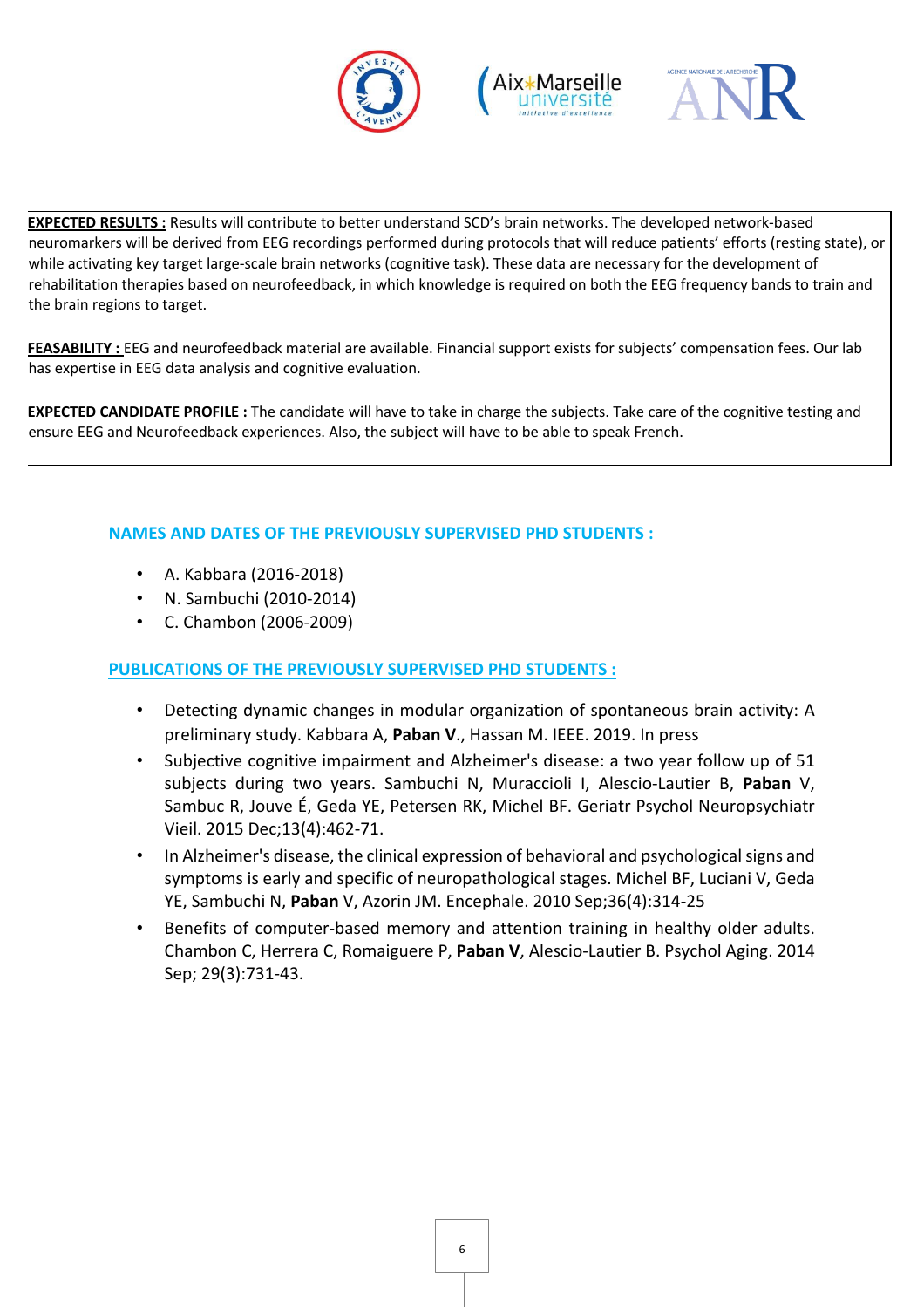





## **PROJECT M3**

**Title** : Blood-based biomarkers for traumatic brain injury

**Supervisor** : RIVERA Claudio (claudio.rivera@inserm.fr - +33 (0)4 91 82 81 13

**Co supervisor** : PELLEGRINO Christophe (christophe.pellegrino@univ-amu.fr - +33 (0)6 03 67 45 13)

**Laboratory** : Mediterranean Institute of Neurobiology (INMED, UMR 1249) http://www.inmed.fr/

#### **Project**

**STATE OF THE ART :** Traumatic brain injury (TBI) is a major public health problem. It is amongst the leading causes of mortality in young people, and many survivors of TBI suffer from persistent disabilities. As a result, there remains an unmet clinical need for the development of more robust diagnostic and prognostic indicators of TBI. Biomarkers can be any quantifiable product serving as a marker of physiopathological state of a subject at a certain time point or disease state *(Strathmann.F et al, 2018)*. They can indicate health, pathology, or response to treatment, including unwanted side effects. Blood biomarkers are valuable tools for elucidating complex cellular and molecular mechanisms underlying traumatic brain injury. Profiling distinct classes of biomarkers could aid in the identification and characterization of initial injury and secondary pathological processes *(Battista. A et al, 2015)*. Biomarkers, to assess neurological involvement, should be objective, inexpensive, easily accessible, noninvasive tools to monitor the course of infection and identify those at risk for neurological damage. While cerebrospinal fluid (CSF) is thought to be closest to the neuropathology, it is an invasive procedure, and like blood, will have a complex protein profile comprised of different cell types. Exosomes are 30–150 nm microvesicles formed in late endosomes and collected as multivesicular bodies prior to fusion with the plasma membrane. They are shed from various cells under normal as well as pathological conditions into the surrounding milieu including plasma, urine, saliva and inflammatory tissues. The cellular cargo packaged into exosomes can be significantly altered depending on the physiological state of the parent cell including immune activation *(Sun.B et al, 2018)*. Most cells in the (CNS) nervous system including neurons, astrocytes, oligodendrocytes and microglia shed exosomes (Review *Gupta.A et al, 2014)*. These extracellular vesicles are secreted by neural cells under normal and pathological conditions and have been isolated from the CSF, adult human brain and recently plasma. Exosomes can reflect the host cell proteins and nucleic acids at the time of secretion, and can be taken up by recipient cells thereby altering their function and setting off a cascade of events that alter homeostasis *(lynn.P et al, 2018)*. Exosomes can diffuse across the blood brain barrier (BBB) into the periphery and be captured by antibodies directed against the cell surface proteins embedded in the vesicle membrane. This strategy has been used to isolate neuron-derived exosomes (NDE) *(Mustapic.M et al, 2017)*. In this project, our goal is to identify and characterize the diagnostic and prognostic performance of blood biomarkers that reflect specific pathogenic mechanisms including neuroinflammation, oxidative damage, and neuroregeneration, and to use circulating neuronal derived exosomes as a new source of biomarkers.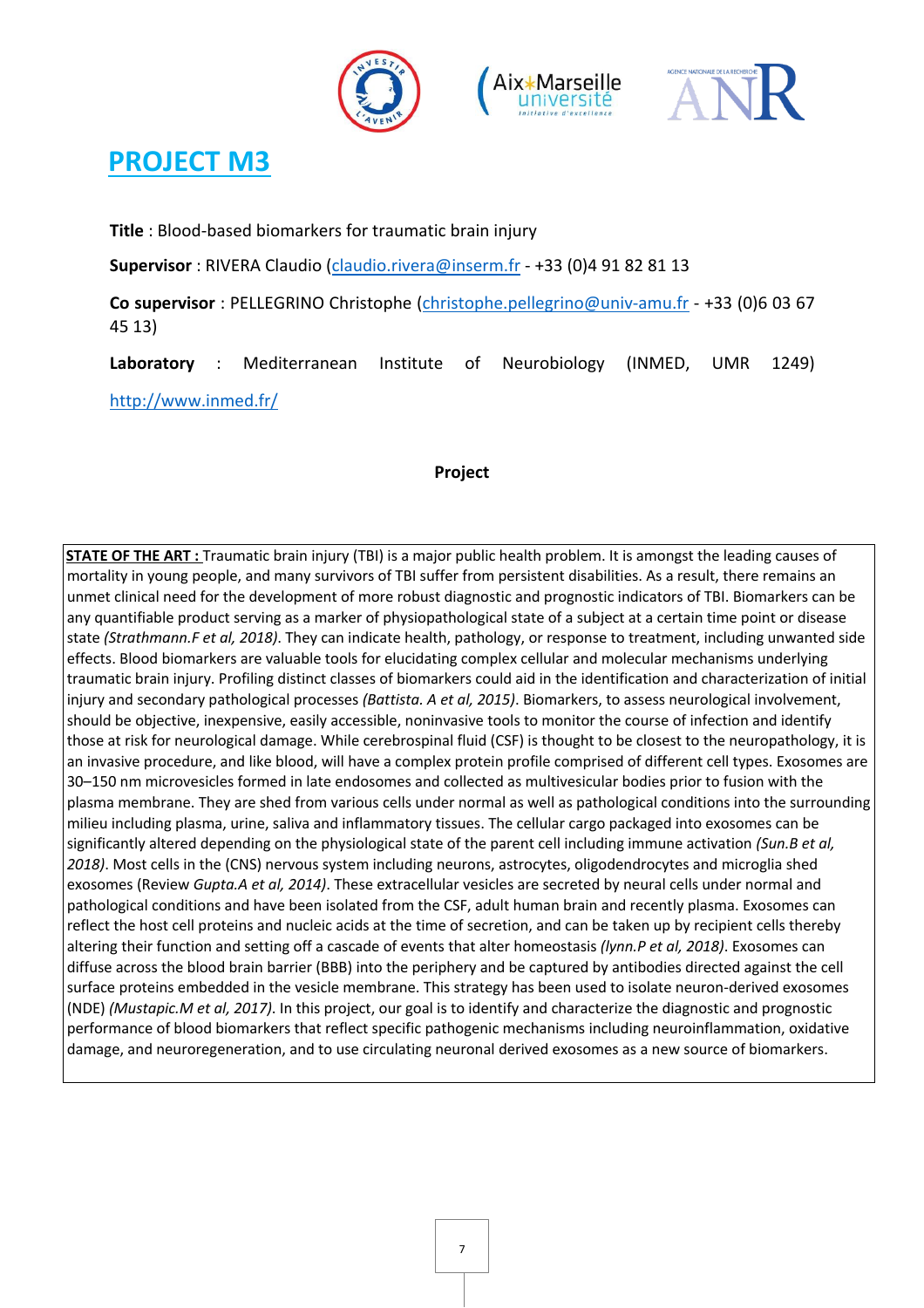





Our approach combines a biochemical study by analysis of candidate proteins by western blot and an RNAseq analysis to target on a large scale the constitution of circulating cerebral exosomes. Thus, the expected results will be to confirm a specific isolation method of neuronal derived exosomes combined with rapid detection of proteins (western blot, proteomics) or miRNA (Q-PCR), and to go through a first validation step for candidate biomarkers useful for the early detection of posttraumatic disorders (primary screening, first hours) and for the evaluation of the disease (severity, functional consequences) also for early assessment of response to therapeutic agents. The feasibility of the project is good, the murine model of trauma is used routinely in the team, the institute is fully equipped to conduct all of the studies and the staff of the team trained in all the approaches necessary to the success of this project. The first two years of the project, our student learnt the needed technology and abilities that allowed us to detect some of our candidate markers of interest in biological samples. In the third year we will try to characterize the fluctuation of those candidates in TBI context.

### **RIVERA / NAMES AND DATES OF THE CURRENTLY SUPERVISED PHD STUDENTS :**

- Marine TESSIER 3rd year
- Amina REZZAG LEBZA 2nd year

### **RIVERA / NAMES AND DATES OF THE PREVIOUSLY SUPERVISED PHD STUDENTS :**

- Mike Yuryev (2018)
- Emmanuelle Goubert (2017)
- Nazim Kourdougli (2015)
- laya Llano (2015)
- Judith Thomas-Crusells (2004)
- Hong Li (2008)
- Anastasia Ludwig (2008)
- Anastasia Shulga (2010)

### **RIVERA / PUBLICATIONS OF THE PREVIOUSLY SUPERVISED PHD STUDENTS :**

- Thomas-Crusells, J., Vieira, A., Saarma, M., Rivera, C. A novel method for monitoring cell surface membrane trafficking on hippocampal acute slice preparation. (2003) J.Neurosci. Methods 125:159-166.
- Li, H, Tornberg, J., Kaila, K., Airaksinen, M. Rivera, C. (2002). Patterns of cation-chloride cotransporter expression during embryonic rodent CNS development Eur. J. Neurosci. 16: 2358-2370.
- Ludwig, A., Li, H., Saarma, M., Kaila, K., Rivera, C. (2003). Developmental up-regulation of KCC2 in the absence of GABAergic and glutamatergic transmission. Eur. J. Neurosci. 18: 3199-3206.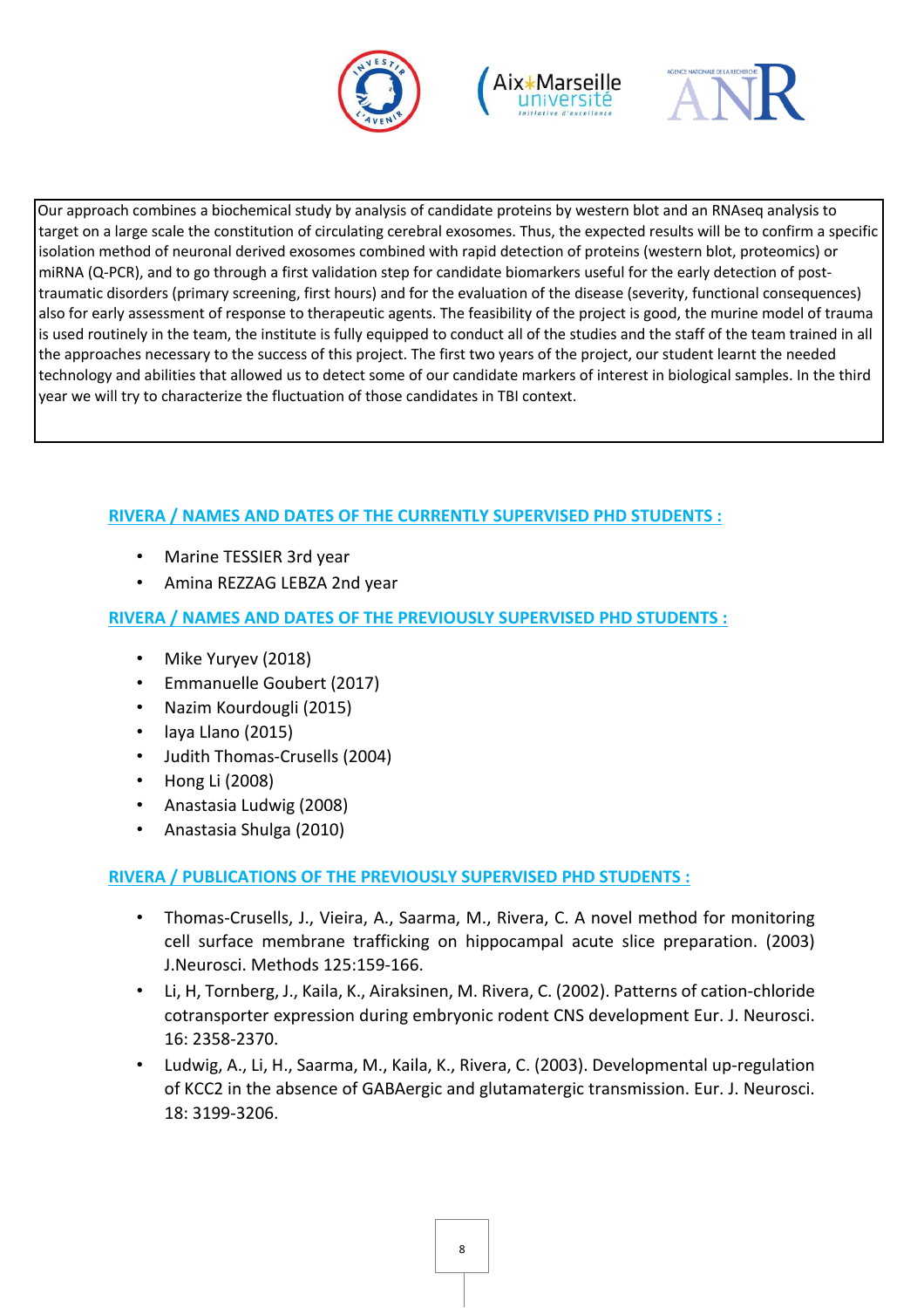





- Rivera, C. Voipio, J., Thomas-Crusells, J., Li, H., Emri, Z., Sipilä, S., Payne, J.A., Minichiello, L., Saarma, M. and Kaila, K. (2004) Mechanism of activity dependent KCC2 down-regulation. J. Neurosci. 24:4683-4691.
- Ruusuvuori, E., Li, H., Huttu, K., Palva, J.M., Smirnov, S., Rivera, C., Kaila, K., Voipio, J. (2004). Carbonic anhydrase isoform VII acts as a molecular switch in the development of synchronous gamma-frequency firing of hippocampal CA1 pyramidal cells. J Neurosci. 24:2699-707
- Khirug S, Huttu K, Ludwig A, Smirnov S, Voipio J, Rivera C, Kaila K, Khiroug L. (2005). Distinct properties of functional KCC2 expression in immature mouse hippocampal neurons in culture and in acute slices. Eur J Neurosci. 21:899-904.
- Cai C, Li H, Rivera C, Keinanen K. (2005) Interaction between SAP97 and PSD-95, two Maguk proteins involved in synaptic trafficking of AMPA receptors. J Biol Chem. 281(7):4267-73
- Uvarov P, Ludwig A, Markkanen M, Rivera C, Airaksinen MS. (2007) Upregulation of the neuron- specific K+/Cl- cotransporter expression by transcription factor early growth response 4.
- J Neurosci. 26:13463-73.
- Uvarov P, Ludwig A, Markkanen M, Pruunsild P, Kaila K, Delpire E, Timmusk T, Rivera C, Airaksinen MS.(2007) A Novel N-terminal Isoform of the Neuron-Specific K-Cl cotransporter KCC2. J Biol Chem. 282:30570
- Li H, Khirug S, Cai S, Ludwig A, Blaesse P, Kolikova J, Afzalov R, Coleman SK, Lauri S, Airaksinen MS, Keinänen K, Khiroug L, Saarma M, Kaila K, Rivera C. (2007) KCC2 interacts with the dendritic cytoskeleton to promote spine development. Neuron 56:1019-33
- Cai C, Li H, Kangasniemi A, Pihlajamaa T, Von Ossowski L, Kerkelä K, Schulz S, Rivera C, Keinänen K. (2008) Somatostatin receptor subtype 1 is a postsynaptic density-95/discs large/zona occludens-1 ligand for synapse-associated protein 97 and a potential regulator of growth cone dynamics. Neuroscience 157:833-43
- Shulga A, Thomas-Crusells J, Sigl T, Blaesse A, Mestres P, Meyer M, Yan Q, Kaila K, Saarma M, Rivera C, Giehl KM. (2008) Posttraumatic GABA(A)-mediated [Ca2+]i increase is essential for the induction of brain-derived neurotrophic factor-dependent survival of mature central neurons. J Neurosci. 28:6996-7005
- Hotulainen P, Llano O, Smirnov S, Tanhuanpää K, Faix J, Rivera C, Lappalainen P. (2009) Defining mechanisms of actin polymerization and depolymerization during dendritic spine morphogenesis. J Cell Biol. 185:323-39.
- Uvarov P, Ludwig A, Markkanen M, Soni S, Hübner CA, Rivera C, Airaksinen MS. (2009) Coexpression and heteromerization of two neuronal K-Cl cotransporter isoforms in neonatal brain. J Biol Chem. 284:13696-704.
- Shulga, A., Blaesse, A., Tanhuanpää, K., Saarma, M. and Rivera C. (2009) Thyroxin regulates BDNF expression to promote survival of injured neurons Mol Cell Neurosci. 42:408-18.
- Ludwig A, Uvarov P, Soni S, Thomas-Crusells J, Airaksinen M and Rivera C. (2011) Egr4 mediates BDNF induction of KCC2 transcription. J. Neurosci. 31(2):644-9.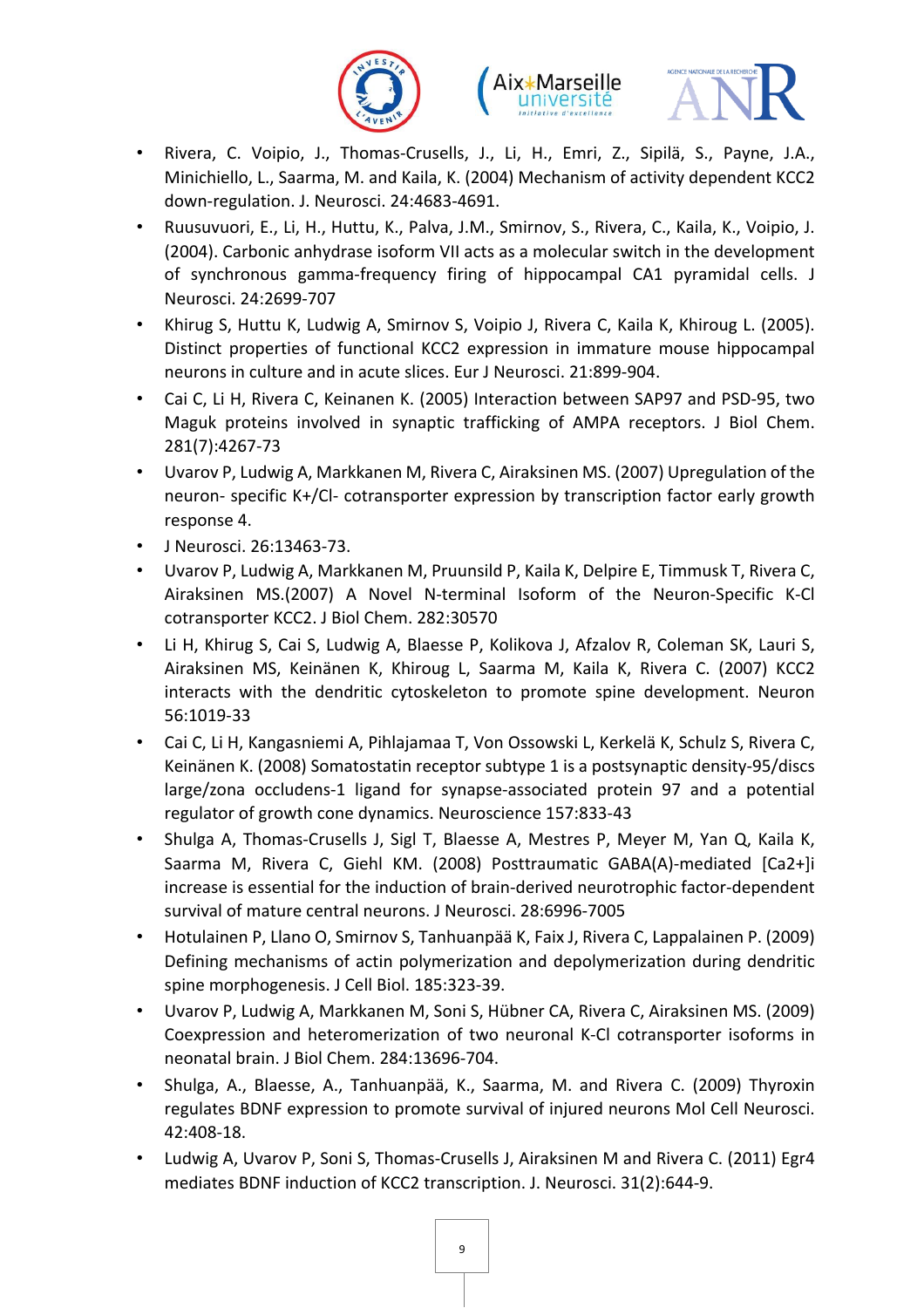





- Ludwig A, Uvarov P, Pellegrino C, Thomas-Crusells J, Schuchmann S, Saarma M, Airaksinen MS, Rivera C. (2011) Neurturin evokes MAPK-dependent upregulation of Egr4 and KCC2 in developing neurons. Neural Plast. 2011:1-8.
- Shulga A, Magalhães A, Autio H, di Lieto A, Nykjær A, Arumäe U, Castrén C and Rivera C. (2012) GABAA-mediated [CA2+]i increase uprgulates P75NTR to trigger BDNF dependency in axotomized mature central neurosn. J. Neurosci. 35:1757-70.
- Shulga A, Rivera C. (2013) Interplay between thyroxin, BDNF and GABA in injured neurons.Neuroscience. 239:241-52.
- Markkanen M, Karhunen T, Llano O, Ludwig A, Rivera C, Uvarov P, Airaksinen MS. (2014) Distribution of neuronal KCC2a and KCC2b isoforms in mouse CNS. J Comp Neurol. 522: 1897-1914
- Pallud J, Le Van Quyen M1, Bielle F, Pellegrino C, Varlet P, Cresto N, Baulac M, Duyckaerts C, Kourdougli N, Chazal G, Devaux B, Rivera C, Miles R, Capelle L, Huberfeld G (2014) Cortical GABAergic excitation contributes to epileptic activities around human glioma. Science Trans. Med. 6: 244-89.
- Saarikangas J, Kourdougli N, Senju Y, Chazal G, Segerstråle M, Minkeviciene R, Kuurne J, Mattila P,Garrett L,Hölter S M, Becker L, Racz I, Hans W, Klopstock T, Wurst W, Zimmer A, Fuchs
- Llano, O., Smirnov, S., Golubtsov, A., Soni, S., Guillemin, I., Hotulainen, P., Medina, I., Nothwang, HG., Rivera, C. and Ludwig, A. (2015) KCC2 regulates actin dynamics in dendritic spines via interaction with βPix. J. Cell Biol. 209: 671-686.
- Kourdougli N, Varpula S, Chazal G, Rivera C. (2015) Detrimental effect of post Status Epilepticus treatment with ROCK inhibitor Y-27632 in a pilocarpine model of temporal lobe epilepsy. Front Cell Neurosci. 9:413.
- Markkanen M, Ludwig A, Khirug S, Pryazhnikov E, Soni S, Khiroug L, Delpire E, Rivera C, Airaksinen MS, Uvarov P. (2017) Implications of the N-terminal heterogeneity for the neuronal K-Cl cotransporter KCC2 function. Brain Res. 1675: 87-101
- Friedel P, Ludwig A, Pellegrino C, Agez M, Jawhari A, Rivera C, Medina I. (2017) A Novel View on the Role of Intracellular Tails in Surface Delivery of the Potassium-Chloride Cotransporter KCC2. eNeuro. 4(4).
- Ludwig A, Rivera C, Uvarov P. (2017) A noninvasive optical approach for assessing chloride extrusion activity of the K-Cl cotransporter KCC2 in neuronal cells. BMC Neurosci. 18: 23.
- Goubert E, Mircheva Y, Lasorsa FM, Melon C, Profilo E, Sutera J, Becq H, Palmieri F, Palmieri L, Aniksztejn L, Molinari F.Front Cell Neurosci. 2017 May 31;11:149. doi: 10.3389/fncel.2017.00149. eCollection 2017.
- Kourdougli N, Pellegrino C, Renko JM, Khirug S, Chazal G, Kukko-Lukjanov TK, Lauri SE, Gaiarsa JL, Zhou L, Peret A, Castrén E, Tuominen RK, Crépel V, Rivera C.Ann Neurol. 2017 Feb;81(2):251-265. doi: 10.1002/ana.24870.
- Goubert E, Altvater M, Rovira MN, Khalilov I, Mazzarino M, Sebastiani A, Schaefer MKE, Rivera C, Pellegrino C.Front Mol Neurosci. 2019 Feb 5;12:12. doi: 10.3389/fnmol.2019.00012. eCollection 2019